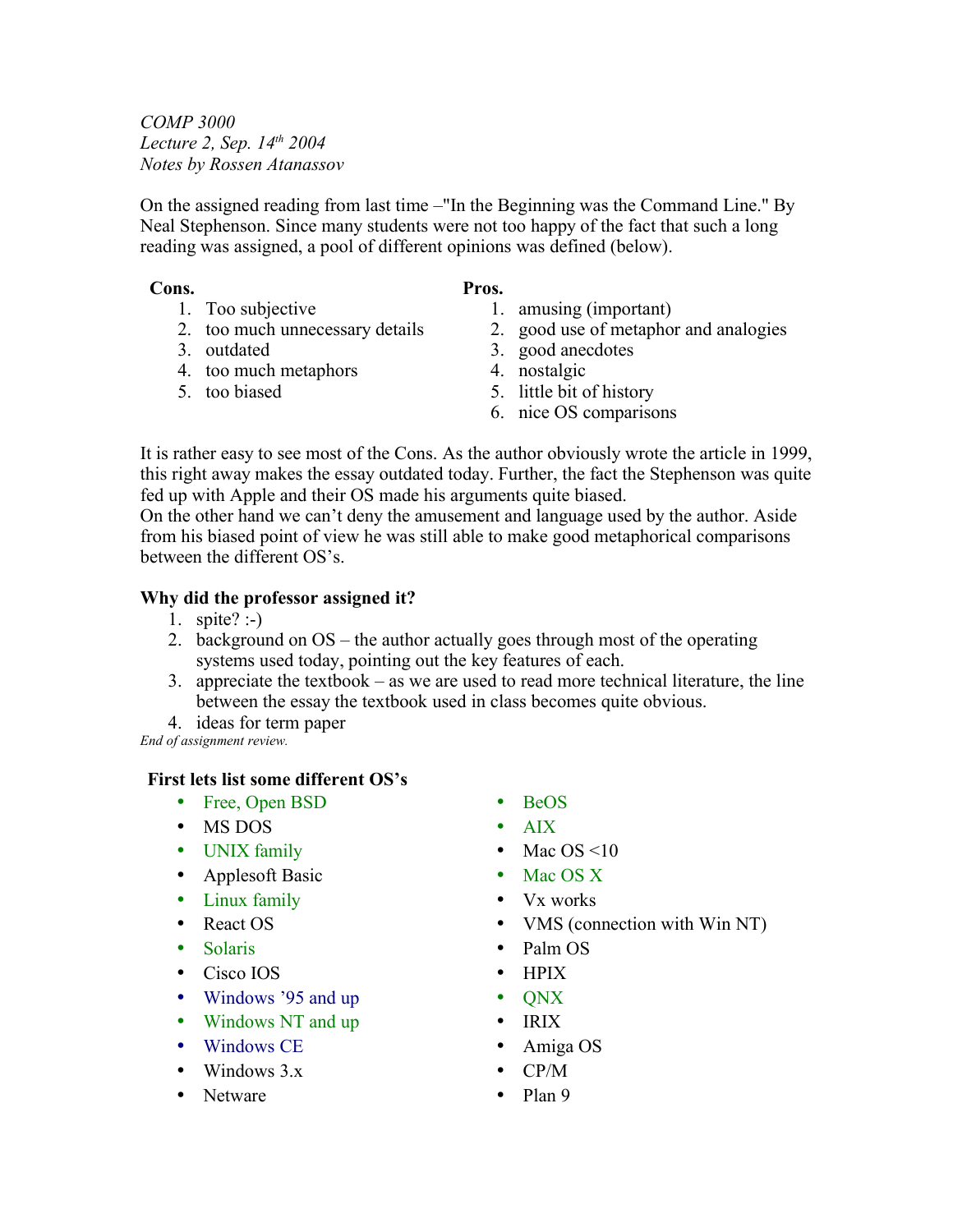So it seems there are lots of different Operating System. What is the big deal about them, and how many of them are totally different?

Turns out that all of the ones in **green** are POSIX compliant, and all of the **blue** ones are win32 compliant. Almost every \*NIX OS today implements POSIX in some extent. What is also interesting to notice that the rest of the OS's that are not colored are now obsolete. Exceptions are Palm, VX and IOS because these are embedded and hence harder to replace.

Back in the days most computers had their own operating system and all applications had to be ported to them. Was this good or bad? Well it depends on the point of view. Also worth mentioning is that all operating systems before were all character driven until the GUI based OS's came.

#### **Solved and Unsolved problems in operating systems. Solved**

- Processes and Threads multiple processes executed at the same time.
- Protected memory this causes only an application causing a problem to be terminated instead of the entire OS to crash.
- Virtual memory space assigned and used as if it was system memory in order to handle large applications.
- File systems.
- Interrupts and Exceptions (exceptions are more like Soft Interrupts)
- Cryptographic security encrypted file systems
- Access control password protection etc.
- Multiuser systems
- Parallel / SMP

# **Unsolved**

- General code and data security
- What is the next user interface? Voice, gestures, something else?
- System administration every user should be able to administer their system.
- Distributed fault tolerant systems shared recourses among multiple systems used as one. Ex. If a hard drive goes down, that should not interrupt the performance of the operating system. A real life example that is close to that is what Google uses for their system. Currently they use over 100000 different systems as one. Google has solved the hardware side of this, but not the software side.
- Denial of service (DOS) users should not be able to destroy the operating system by executing harmful commands or code (ex:  $rm -rf$ ).

# **Requirements of operating systems**

- Be efficient as we know, all operating systems are pure overhead! If we were writing everything directly in assembly and from scratch for every single application we write, sure it is going to be much faster, but who in their right mind would do that?
- Control access to resources *safely* a user should not be able to destroy the hardware through code.